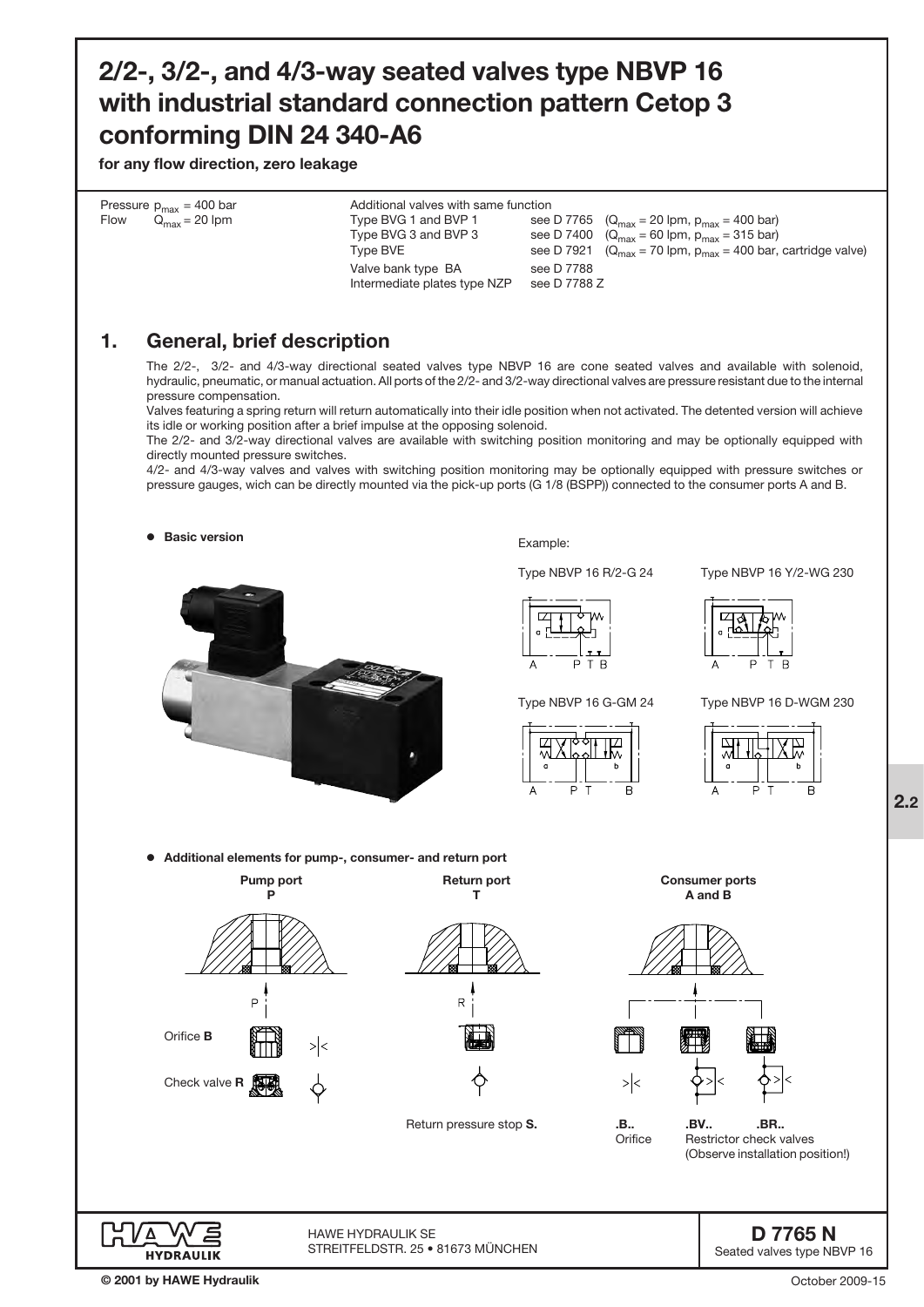## 2. Available versions

### 2.1 Type coding, main data



Table 2: Symbols

 $a+b$ 

 $\perp$ <sub>T</sub>  $\mathsf{P}^{\mathsf{I}}$ 

 $\overline{B}$ 

(All valves are illustrated with solenoid actuation, for symbols with other actuations, see table 7)



a+b = 4. switching position, when both solenoids are energized simultaneously

 $\mathsf{P}_{\mathsf{P}}$ 

 $\overline{B}$ 

 $a+b$ 



 $a+b$ 

 $\mathsf{P}$  $\perp$ 

 $\overline{B}$ 

 $a+b$ 

 $\overline{B}$ 

Version ..K, electrical connection conf. DIN EN 175 301-803 A with plug acc.to the solenoid coding, see table 7 Version ..KM, electrical connection M12x1, without plug. For circuitry of the contact switch, see electrical data page 6.

1) 250 bar with solenoid actuation coding GM.., WGM.. acc. to table 7

 $2)$  Coding G, WG only with solenoid actuation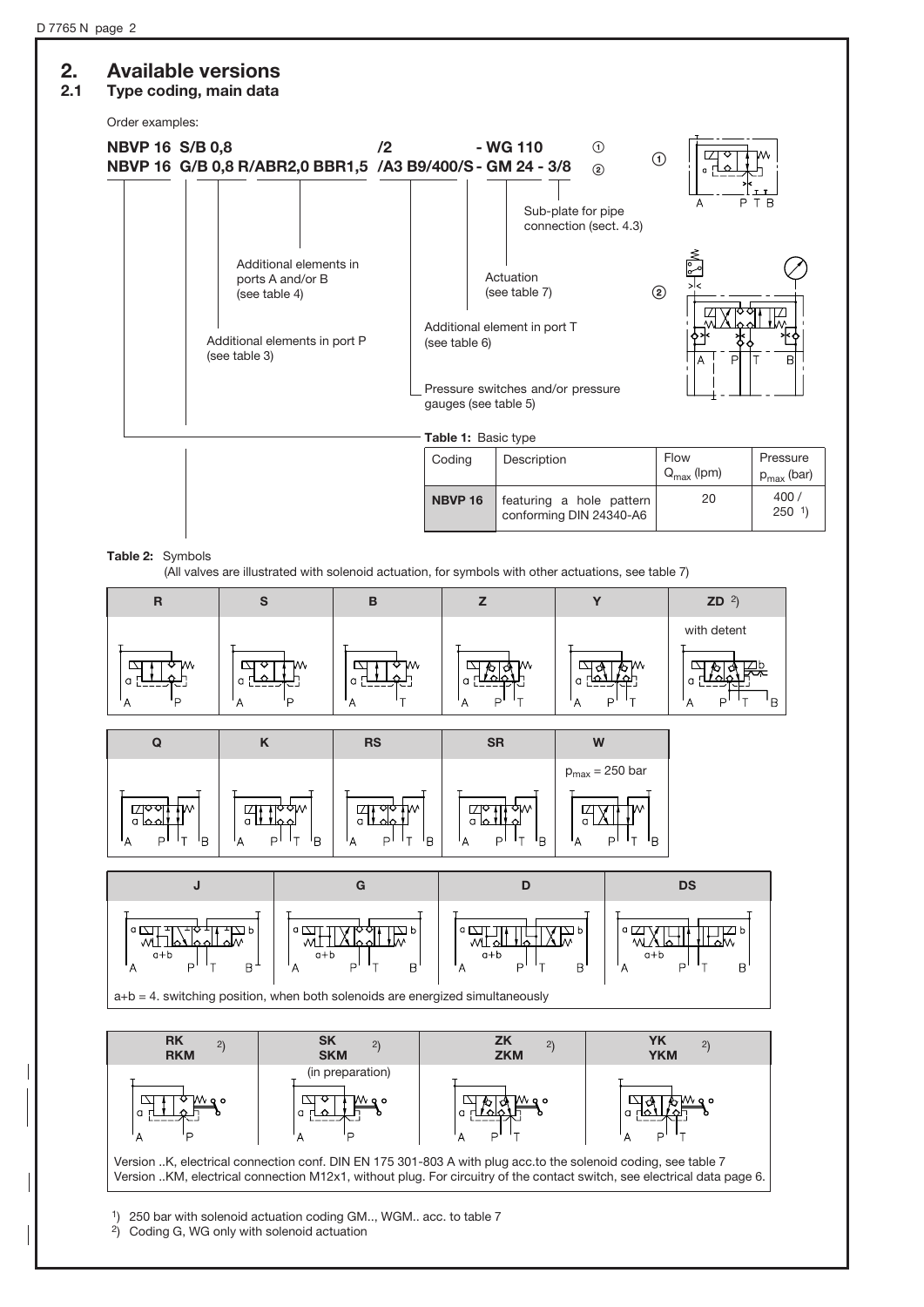### Table 3: Additional elements in port P <sup>5</sup>) Table 4: Additional elements in consumer ports A and/or B

| <b>Additional element</b> | Coding $3$ ) | Ø    |
|---------------------------|--------------|------|
| (also in combination)     |              | (mm) |
|                           | <b>B</b> 0,4 | 0,4  |
|                           | <b>B</b> 0,5 | 0,5  |
| Orifice                   | <b>B</b> 0,6 | 0,6  |
|                           | <b>B</b> 0,7 | 0,7  |
|                           | <b>B</b> 0,8 | 0,8  |
|                           | <b>B</b> 0,9 | 0,9  |
|                           | <b>B</b> 1,0 | 1,0  |
|                           | <b>B</b> 1,1 | 1,1  |
|                           | <b>B</b> 1,2 | 1,2  |
|                           | <b>B</b> 1,4 | 1,4  |
|                           | <b>B</b> 1,5 | 1,5  |
|                           | <b>B</b> 1,8 | 1,8  |
|                           | <b>B</b> 2,0 | 2,0  |
|                           | <b>B</b> 2,4 | 2,4  |
|                           | <b>B</b> 2,5 | 2,5  |
|                           | <b>B</b> 3,0 | 3,0  |
|                           | <b>B</b> 3,5 | 3,5  |
|                           | <b>B</b> 4,0 | 4,0  |
| Check valve               | R            |      |

| Additional element                                                               | Coding $3)$ 4)                                                                                                                               |                                                                                                                                                                                                        |                                                                                  |
|----------------------------------------------------------------------------------|----------------------------------------------------------------------------------------------------------------------------------------------|--------------------------------------------------------------------------------------------------------------------------------------------------------------------------------------------------------|----------------------------------------------------------------------------------|
|                                                                                  | symbols                                                                                                                                      | all flow pattern   only flow pattern<br>symbols G, D                                                                                                                                                   | Ø<br>(mm)                                                                        |
| Orifice in A and/or B                                                            | AB 0.3<br><b>AB 0,4</b><br>AB 0,5<br><b>AB 0.6</b><br>AB 0,7<br>AB 0,8<br>AB 0,9<br>AB 1,0<br>AB 1,2<br>AB 1,5<br>AB 2,0<br>AB 2,5           | <b>BB 0.3</b><br><b>BB 0,4</b><br><b>BB0.5</b><br><b>BB0.6</b><br><b>BB 0.7</b><br><b>BB 0.8</b><br><b>BB 0.9</b><br><b>BB 1,0</b><br><b>BB 1,2</b><br><b>BB 1,5</b><br><b>BB 2,0</b><br><b>BB 2,5</b> | 0,3<br>0,4<br>0,5<br>0,6<br>0,7<br>0,8<br>0,9<br>1,0<br>1,2<br>1,5<br>2,0<br>2,5 |
| Restrictor check valve at A<br>and/or B throttling the flow to<br>the consumer   | <b>ABV 0,6</b><br><b>ABV 0.7</b><br><b>ABV 0,8</b><br><b>ABV 0.9</b><br>ABV 1,0<br><b>ABV 1,2</b><br><b>ABV 1.5</b><br><b>ABV 2,0</b>        | <b>BBV 0.6</b><br><b>BBV 0.7</b><br><b>BBV 0,8</b><br><b>BBV 0.9</b><br><b>BBV 1,0</b><br><b>BBV 1,2</b><br><b>BBV 1,5</b><br><b>BBV 2,0</b>                                                           | 0,6<br>0,7<br>0,8<br>0,9<br>1,0<br>1,2<br>1,5<br>2,0                             |
| Restrictor check valve at A<br>and/or B throttling the flow<br>from the consumer | <b>ABR 0,6</b><br><b>ABR 0.7</b><br><b>ABR 0.8</b><br><b>ABR 0,9</b><br><b>ABR 1,0</b><br><b>ABR 1,2</b><br><b>ABR 1,5</b><br><b>ABR 2,0</b> | <b>BBR 0,6</b><br><b>BBR 0.7</b><br><b>BBR 0.8</b><br><b>BBR 0,9</b><br><b>BBR 1,0</b><br><b>BBR 1,2</b><br><b>BBR 1,5</b><br><b>BBR 2,0</b>                                                           | 0,6<br>0,7<br>0,8<br>0,9<br>1,0<br>1,2<br>1,5<br>2,0                             |

Table 5: Pressure switches and/or pressure gauges at ports A and/or B

|                                                                                                                                                                                                                | Coding dep. on flow pattern symbols                                                          |                                                                                                                 |                                                                                           |  |
|----------------------------------------------------------------------------------------------------------------------------------------------------------------------------------------------------------------|----------------------------------------------------------------------------------------------|-----------------------------------------------------------------------------------------------------------------|-------------------------------------------------------------------------------------------|--|
|                                                                                                                                                                                                                | R, S, B, Z, Y<br>1)                                                                          | ZD, G, D, DS, W,<br>Q, RS, SR, K, J<br>Connection A                                                             | G, D, DS, Q,<br>RS, SR, W, K<br>Connection B                                              |  |
| Pressure switch/metering<br>range (adjustable range (bar))                                                                                                                                                     |                                                                                              |                                                                                                                 |                                                                                           |  |
| without DG (prepared for retrofitting)<br><b>DG33</b><br>(200700)<br>acc. to<br>D 5440<br>(100400)<br><b>DG 34</b><br><b>DG 35</b><br>(20250)<br><b>DG 36</b><br>(412)<br>(12170)<br>DG 365<br>DG 364<br>(450) | $\overline{2}$<br>3<br>$\overline{\mathbf{4}}$<br>5<br>$6\phantom{1}$<br>$\overline{7}$<br>8 | $--- 2)$<br>A <sub>3</sub><br>A <sub>4</sub><br>A <sub>5</sub><br>A <sub>6</sub><br><b>A7</b><br>A <sub>8</sub> | $--- 2)$<br><b>B3</b><br><b>B4</b><br><b>B5</b><br><b>B6</b><br><b>B7</b><br><b>B8</b>    |  |
| acc. to<br>DG 5 E-100<br>D 5440 E/1<br>DG 5 E-250<br>DG 5 E-400<br>DG 5 E-600                                                                                                                                  | 5E1<br>5E <sub>2</sub><br>5E4<br>5E6                                                         | <b>A5E1</b><br><b>A5E2</b><br><b>A5E4</b><br><b>A5E6</b>                                                        | <b>B5E1</b><br><b>B5E2</b><br><b>B5E4</b><br><b>B5E6</b>                                  |  |
| acc. to<br><b>DG 61</b><br>D 5440 F<br><b>DG 61 R</b><br>DG 62<br><b>DG 62 R</b><br><b>DG 64</b><br><b>DG 64 R</b>                                                                                             | 6E1<br>6ER1<br>6E2<br>6ER <sub>2</sub><br>6E4<br>6ER4                                        | <b>A6E1</b><br>A6ER1<br><b>A6E2</b><br>A6ER2<br><b>A6E4</b><br>A6ER4                                            | <b>B6E1</b><br><b>B6ER1</b><br><b>B6E2</b><br><b>B6ER2</b><br><b>B6E4</b><br><b>B6ER4</b> |  |
| Pressure gauge<br>acc. to<br>with scale up to (bar)<br>D 7077                                                                                                                                                  |                                                                                              |                                                                                                                 |                                                                                           |  |
| 100<br>160<br>250<br>400                                                                                                                                                                                       |                                                                                              | A9/100<br>A9/160<br>A9/250<br>A9/400                                                                            | B9/100<br>B9/160<br>B9/250<br><b>B9/400</b>                                               |  |
| 600                                                                                                                                                                                                            |                                                                                              | A9/600                                                                                                          | <b>B9/600</b>                                                                             |  |

Examples: NBVP 16 Y/R/5-GM 24



NBVP 16 G/A9/400 B9/400-G 24

|   |        | V |
|---|--------|---|
| a |        | Ь |
|   | T<br>₽ | B |

1) Mounting of a pressure gauge or another additional element instead of the pressure switches is possible via the fitting Y9-X84.. acc. to D 7077

2) With ports G 1/8 (BSPP) for pressure gauge<br><sup>3</sup>) Part No. for spare parts order etc. see section 5.1 "Appendix"

4) Versions A(B) BR.. and A(B) BV.. are identical, only installest position differs (see iltustration sect. 1)

5) not available with symbol B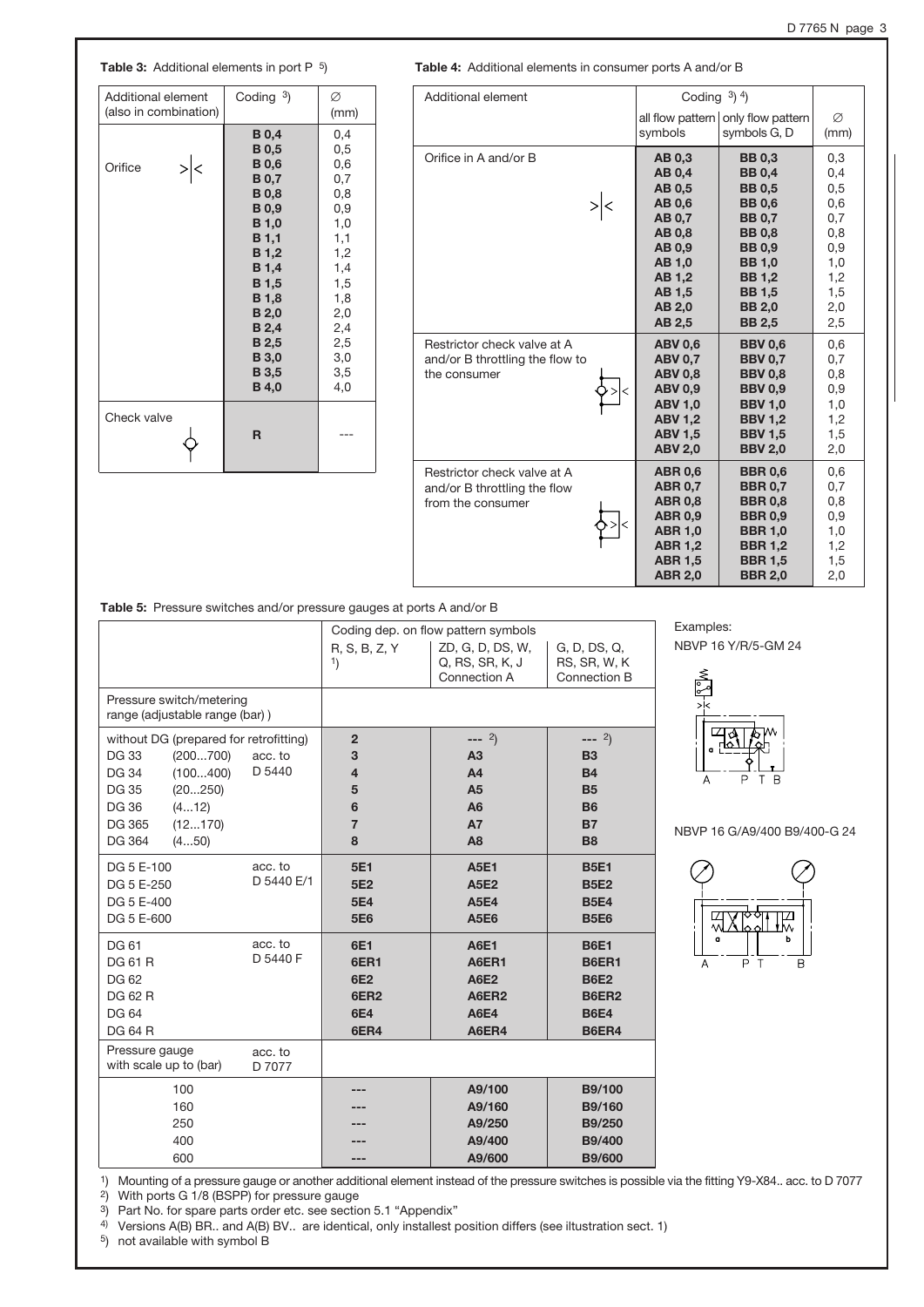Table 6: Additional elements at port T

| Additional element                    | Coding           | Open-up pressure |
|---------------------------------------|------------------|------------------|
| without                               |                  |                  |
| Return pressure<br>stop (check valve) | S                | approx. 0.07 bar |
|                                       | S <sub>0,2</sub> | approx. 0.2 bar  |
|                                       | S <sub>1</sub>   | approx. 1.0 bar  |

#### Table 7: Actuation modes

| Actuation   | Pressure for<br>${\sf p}_{\sf max}$<br>(bar) $4$ ) | symbols                                                | Coding<br>With<br>plug                                                                               | Plug<br>with LED                     | Without<br>plug                                               | Main data,<br>also see section 3.2                                                                                  |
|-------------|----------------------------------------------------|--------------------------------------------------------|------------------------------------------------------------------------------------------------------|--------------------------------------|---------------------------------------------------------------|---------------------------------------------------------------------------------------------------------------------|
| Solenoid    | 400                                                | R, S, B, Z, Y, ZD<br>Q, K, RS, SR, W 5)<br>J, G, D, DS | G 12<br>G 24<br>WG 110 $2)$<br>WG 230 <sup>2</sup> )                                                 | L <sub>12</sub><br>L24<br>---<br>--- | X 12<br>X 24<br>X 98<br>X 205                                 | $U_N$ = 12 V DC<br>$U_N$ = 24 V DC<br>$U_N$ = 110 V AC, 50/60 Hz (98 V DC)<br>$U_N$ = 230 V AC, 50/60 Hz (205 V DC) |
|             | 250                                                | R, S, B, Z, Y, ZD<br>Q, K, RS, SR,<br>J, G, D, DS      | <b>GM 12</b> $3)$<br>$GM 24^{3}$<br>WGM 110 $^{2})$ $^{3})$<br>WGM 230 <sup>2</sup> ) <sup>3</sup> ) | <b>LM 24</b><br><b>LM 24</b>         | <b>XM 12</b><br><b>XM 24</b><br><b>XM 98</b><br><b>XM 205</b> | $U_N$ = 12 V DC<br>$U_N$ = 24 V DC<br>$U_N$ = 110 V AC, 50/60 Hz (98 V DC)<br>$U_N$ = 230 V AC, 50/60 Hz (205 V DC) |
|             | 250                                                | R, S, B, Z, Y,<br>K, RS, SR, J,<br>G, D, DS            | M 24/8W                                                                                              |                                      |                                                               | $U_N$ = 24 V DC, 8 Watt                                                                                             |
|             | 250                                                | R, S, B, Y, ZD,<br>K, RS, SR, J,<br>G, D, DS           | G 24 EX $1$                                                                                          |                                      |                                                               | $U_N = 24 VDC$                                                                                                      |
|             | 400                                                | Ζ                                                      |                                                                                                      |                                      |                                                               |                                                                                                                     |
| Hydraulic   | 400                                                | R, S, B, Z, Y,<br>Q, K, RS, SR, W 5)<br>J, G, D, DS    | $H$ 1/4                                                                                              | External control G 1/4 (BSPP)        |                                                               | Control<br>$= 24$ bar<br>P <sub>contr</sub> min<br>$= 400$ bar<br>pressure:<br>P <sub>contr</sub> max               |
| Pneumatic   | 400                                                |                                                        | P                                                                                                    | External control G 1/4 (BSPP)        |                                                               | Control<br>$= 3 bar$<br>P <sub>contr</sub> min<br>$= 15$ bar<br>pressure:<br>P <sub>contr</sub> max                 |
| Mechanical  | 400                                                | R, S, B, Z, Y,                                         | T.                                                                                                   | Pin                                  |                                                               | Actuation force: $F = appr. 80  190 N$                                                                              |
|             |                                                    | Q, K, RS, SR, W 5)                                     | K                                                                                                    | Roller                               |                                                               | Actuation force: $F = appr$ . 22  35 N                                                                              |
| Manual      |                                                    |                                                        | A                                                                                                    | with hand lever (spring return)      |                                                               | Actuation moment: appr. 1.5  3 Nm                                                                                   |
| Manual      |                                                    |                                                        | <b>CD</b>                                                                                            | With hand lever                      |                                                               |                                                                                                                     |
| with detent |                                                    |                                                        | $KD$ <sup>6</sup> )                                                                                  | Without hand lever                   |                                                               | Actuation moment: appr. 1.5  3 Nm                                                                                   |
| Symbole     |                                                    | Solenoid                                               | Hydraulic                                                                                            | Pneumatic                            |                                                               | Mechanical<br>Manual                                                                                                |
|             |                                                    |                                                        | H 1/4                                                                                                | P                                    | PinT                                                          | Roller <b>K</b><br>А                                                                                                |
|             |                                                    |                                                        |                                                                                                      |                                      |                                                               |                                                                                                                     |

Table 7 a: Additional lock at actuation CD, KD with detent



- 1) Explosion-proof version ( $p_{max\ T} = 250$  bar with symbol Z)
- 2) DC-solenoid (98 V DC, 205 V DC) with bridge rectifier in the plug
- 3) Versions GM, WGM, LM, XM are priced lower than version G, WG etc.; Observe their reduced pressure rating!
- 4) Observe the max. pressure specification at T (see sect. 3.1)
- <sup>5</sup>) Symbol W permissible pressure  $p_{max} = 250$  bar
- 6) Actuation with tool a/f 13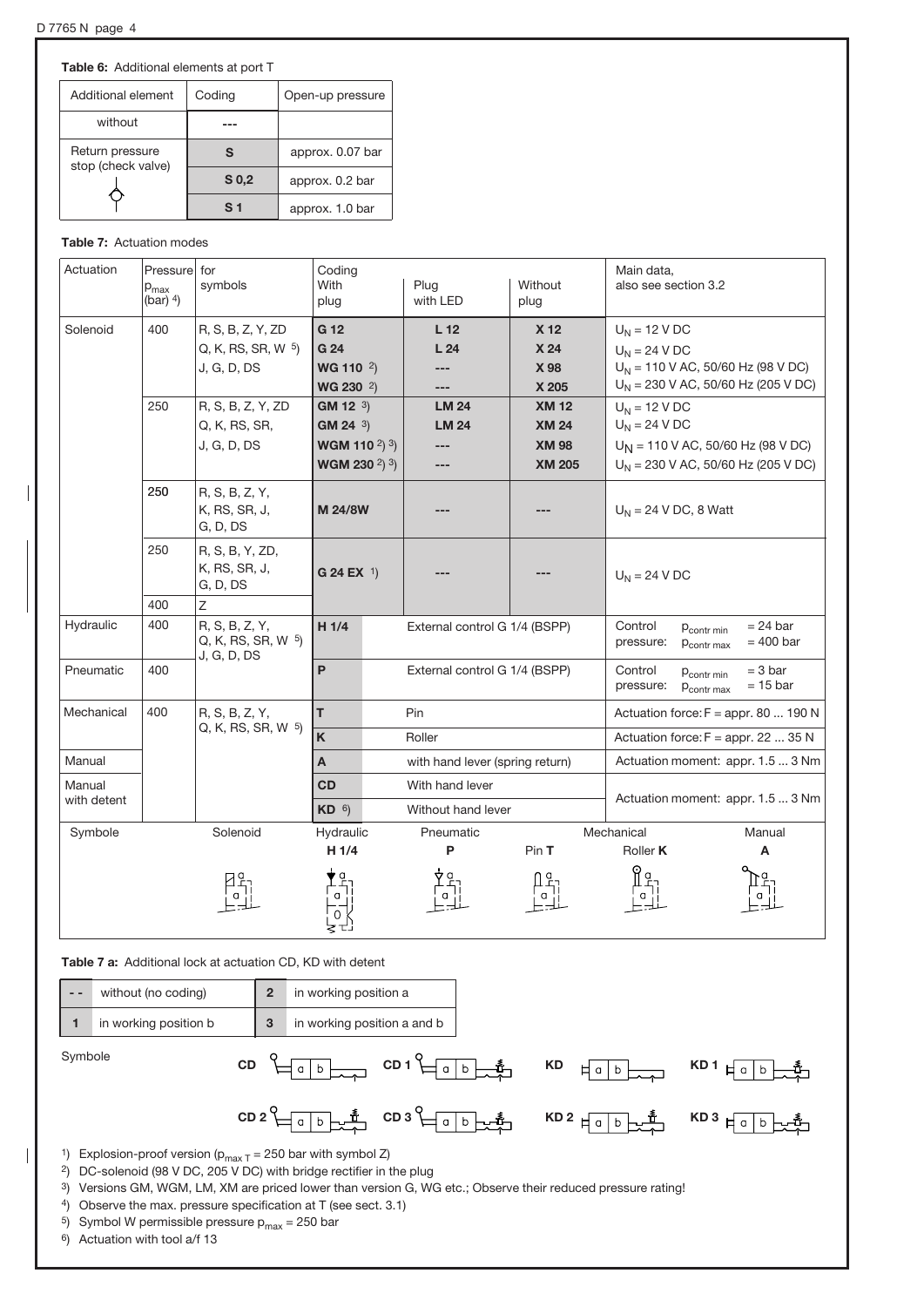$\vert$ 

 $\overline{\phantom{a}}$ 

## 3. Further characteristic data

#### 3.1 General and hydraulic data

| General and hydraulic data                                         |                                                                             |                                                                                                                                                                                                                                                                                                                                                                                                                                                                                                                                                                                                                       |                                           |                                                         |                                 |                                 |
|--------------------------------------------------------------------|-----------------------------------------------------------------------------|-----------------------------------------------------------------------------------------------------------------------------------------------------------------------------------------------------------------------------------------------------------------------------------------------------------------------------------------------------------------------------------------------------------------------------------------------------------------------------------------------------------------------------------------------------------------------------------------------------------------------|-------------------------------------------|---------------------------------------------------------|---------------------------------|---------------------------------|
| Installed position                                                 | Any                                                                         |                                                                                                                                                                                                                                                                                                                                                                                                                                                                                                                                                                                                                       |                                           |                                                         |                                 |                                 |
| Overlap at<br>3/2-way valves                                       |                                                                             | Negative (overlap only apparent during transition from one to the other end position).<br>All ports are interconnected during the switching process.                                                                                                                                                                                                                                                                                                                                                                                                                                                                  |                                           |                                                         |                                 |                                 |
| Operating pressure                                                 | $p_{max}$ acc. to table 7, sect. 2.1<br>$p_{\text{max T}} = p_{\text{max}}$ | - symbols R, S, Z, Y<br>$= 250$ bar - symbol Z (- G 24 EX)<br>$= 250$ bar - symbol ZD<br>$= 50$ bar - symbols B, Q, K, RS, SR, W, G, D, DS                                                                                                                                                                                                                                                                                                                                                                                                                                                                            |                                           |                                                         |                                 |                                 |
|                                                                    |                                                                             | The pressure at T has to be always be lower than the pressure apparent at P or A and B                                                                                                                                                                                                                                                                                                                                                                                                                                                                                                                                |                                           |                                                         |                                 |                                 |
| Static overload capacity                                           |                                                                             | Ports P, A, and B approx. $2 \times p_{max}$                                                                                                                                                                                                                                                                                                                                                                                                                                                                                                                                                                          |                                           |                                                         |                                 |                                 |
| Housing material and<br>surface coating                            | Steel, gas nitrided (basic valve)                                           |                                                                                                                                                                                                                                                                                                                                                                                                                                                                                                                                                                                                                       |                                           |                                                         |                                 |                                 |
| Mass (weight) approx. kg                                           | Complete with<br>actuation                                                  |                                                                                                                                                                                                                                                                                                                                                                                                                                                                                                                                                                                                                       | NBVP 16B<br>NBVP 16 R<br><b>NBVP 16 S</b> | NBVP 16Z<br>NBVP 16 Y                                   | NBVP 16 ZD<br>(Q, K, RS, SR, W) | NBVP 16 G (J)<br>NBVP 16 D (DS) |
|                                                                    | Solenoid                                                                    | G, G 24 EX,<br>L, X, WG, M                                                                                                                                                                                                                                                                                                                                                                                                                                                                                                                                                                                            | 1.5                                       | 1.7                                                     | 2.1                             | 2.4                             |
|                                                                    |                                                                             | GM, LM,<br>XM, WGM                                                                                                                                                                                                                                                                                                                                                                                                                                                                                                                                                                                                    | 1.4                                       | 1.6                                                     | 1.9                             | $2.2\,$                         |
|                                                                    | Hydraulic                                                                   | H 1/4                                                                                                                                                                                                                                                                                                                                                                                                                                                                                                                                                                                                                 | 1.1                                       | 1.3                                                     | 2.3                             | 3.0                             |
|                                                                    | Pneumatic                                                                   | P                                                                                                                                                                                                                                                                                                                                                                                                                                                                                                                                                                                                                     | 1.0                                       | 1.2                                                     | 1.6                             | 1.6                             |
|                                                                    | Manual                                                                      | Α                                                                                                                                                                                                                                                                                                                                                                                                                                                                                                                                                                                                                     | 1.4                                       | 1.6                                                     | 2.0                             | $---$                           |
|                                                                    | Manual<br>with detent                                                       | CD, KD                                                                                                                                                                                                                                                                                                                                                                                                                                                                                                                                                                                                                | 1.4                                       | 1.6                                                     | 1.9                             | ---                             |
|                                                                    | Mechanical                                                                  | Τ                                                                                                                                                                                                                                                                                                                                                                                                                                                                                                                                                                                                                     | 1.1                                       | 1.3                                                     | 1.7                             | ---                             |
|                                                                    |                                                                             | K                                                                                                                                                                                                                                                                                                                                                                                                                                                                                                                                                                                                                     | 1.4                                       | 1.6                                                     | 2.0                             | $---$                           |
| Temperature<br>Flow                                                | $Q_{\text{max}} = 20$ lpm                                                   | Ambient: approx. -40+80°C; Fluid: -25+80°C, pay attention to the viscosity range!<br>Start temperature down to -40°C are allowable (Pay attention to the viscosity range during start!), as<br>long as the operation temperature during subsequent running is at least 20K higher. Biological degrad-<br>able pressure fluids: Pay attention to manufacturer's information. With regard to the compatibility with<br>sealing materials do not exceed +70°C.<br>Restrictions for version with ex-proof solenoid!<br>Attention: Observe the restrictions regarding the perm. duty cycles of the solenoids in sect. 3.2! |                                           |                                                         |                                 |                                 |
|                                                                    | Trigger point for valves with<br>switching position monitoring              |                                                                                                                                                                                                                                                                                                                                                                                                                                                                                                                                                                                                                       | $Q \leq 1$ lpm                            |                                                         |                                 |                                 |
| Flow limitation                                                    | 3 and 4, section 2.1.                                                       | It is necessary to limit the flow down to the permissible range depending on the system<br>pressure via orifices (see sect. 2.1). This applies to all circuits fed by an accumulator or when connected<br>to high pressure circuits fed by high delivery pumps.<br>The orifice must be located on the accumulator side always. For more detailed information, see table<br>The check valves (see table 3 and 6 in sect. 2.1) prevent an undesired reversal of the flow direction.                                                                                                                                     |                                           |                                                         |                                 |                                 |
| $\Delta p$ -Q curve                                                |                                                                             | <b>Basic valves</b>                                                                                                                                                                                                                                                                                                                                                                                                                                                                                                                                                                                                   |                                           |                                                         | <b>Additional orifices</b>      |                                 |
|                                                                    | 30<br>Back pressure Ap (bar)<br>20<br>10<br>O<br>0<br>30                    | (20)<br><b>VBVP16</b><br><b>NBVP16</b><br>5<br>10<br>15                                                                                                                                                                                                                                                                                                                                                                                                                                                                                                                                                               | $i^{\star}$<br>20<br>Flow Q (lpm)         | 300<br>200<br>Back pressure Ap (bar)<br>100<br>50<br>10 | ళ<br>Sø<br>Ø                    | O<br>$\mathbb{S}^{\sim}$        |
| Viscosity during measure-<br>ments approx. 60 mm <sup>2</sup> /sec | $\Delta p$ (bar)<br>20<br>Back pressure                                     | Mave-6,0,2,05(P.                                                                                                                                                                                                                                                                                                                                                                                                                                                                                                                                                                                                      | A, B<br>29.3/DS(A,B - T)                  | 5                                                       | 5                               | 10<br>50<br>Flow Q (lpm)        |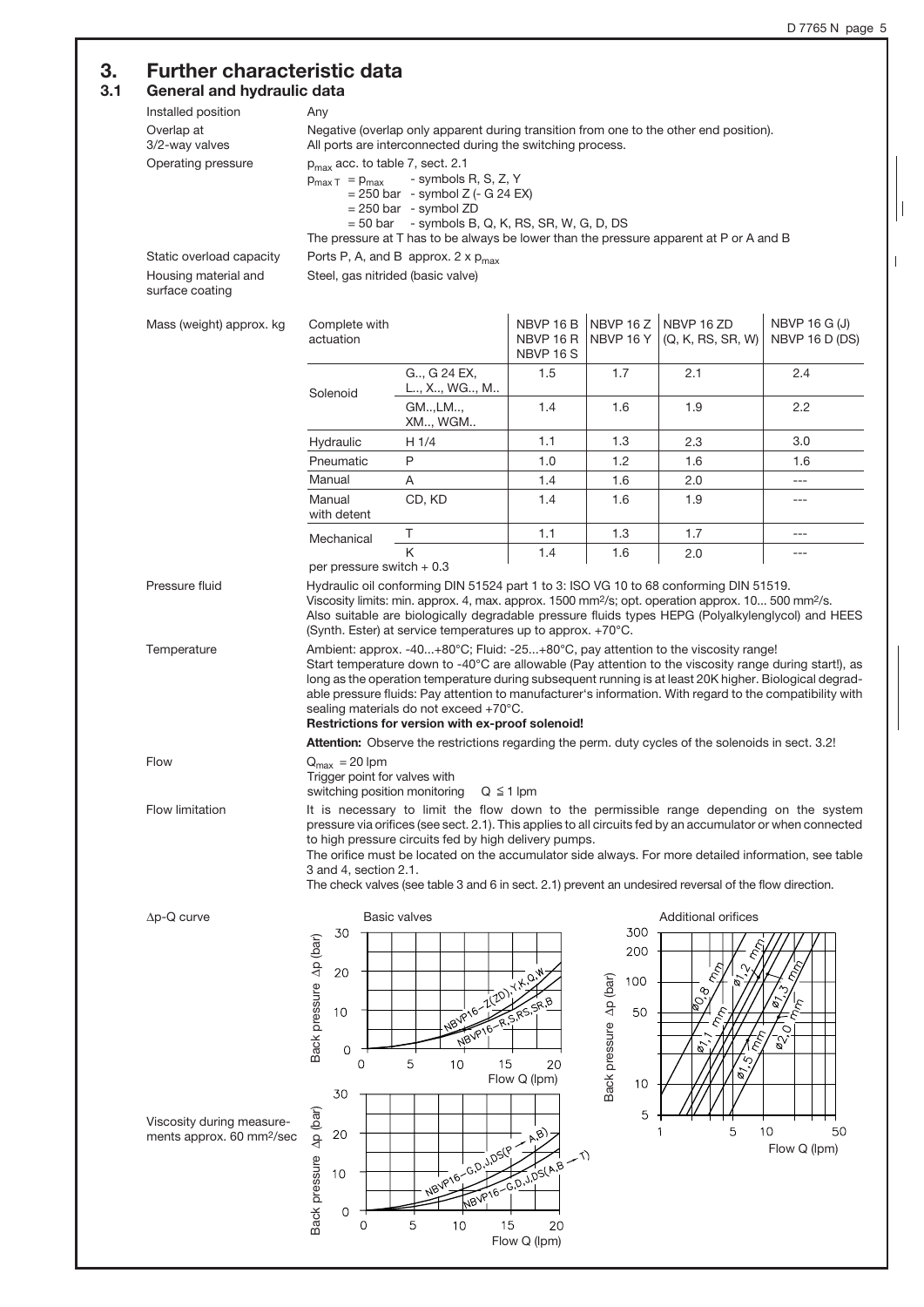$\frac{1}{2}$ 

| Electrical data for | <b>Type</b>                           | V4NC SET 7 Co. SAIA-Burgess                                                                                                                |                           |  |  |  |
|---------------------|---------------------------------------|--------------------------------------------------------------------------------------------------------------------------------------------|---------------------------|--|--|--|
| contact switch      | Mech, service life                    | $5 \times 10^6$                                                                                                                            |                           |  |  |  |
|                     | Electr. service life (approx. cycles) | 12 V, $3 A = 0.05 \times 10^6$ , 100 mA = $3 \times 10^6$ (cos $\varphi = 1$ )                                                             |                           |  |  |  |
|                     | Power supply                          | 12 V DC, 5 A<br>24 V DC, 5 A                                                                                                               |                           |  |  |  |
|                     |                                       | To ensure save function the min. current specifications must be<br>maintained; $I_{\min}$ (12 V DC) = 10 mA, $I_{\min}$ (24 V DC) = 100 mA |                           |  |  |  |
|                     | Plug                                  | DIN EN 175 301-803                                                                                                                         | M12x1                     |  |  |  |
|                     | Protection class (properly assembled) | IP 65 (acc. to IEC 60529)                                                                                                                  | IP 67 (acc. to IEC 60529) |  |  |  |
|                     | Circuitry                             | Idle position<br>$1 - 3$<br>Working position 1-2                                                                                           | Working position 1-4      |  |  |  |
|                     |                                       | ⋒<br>क़                                                                                                                                    |                           |  |  |  |







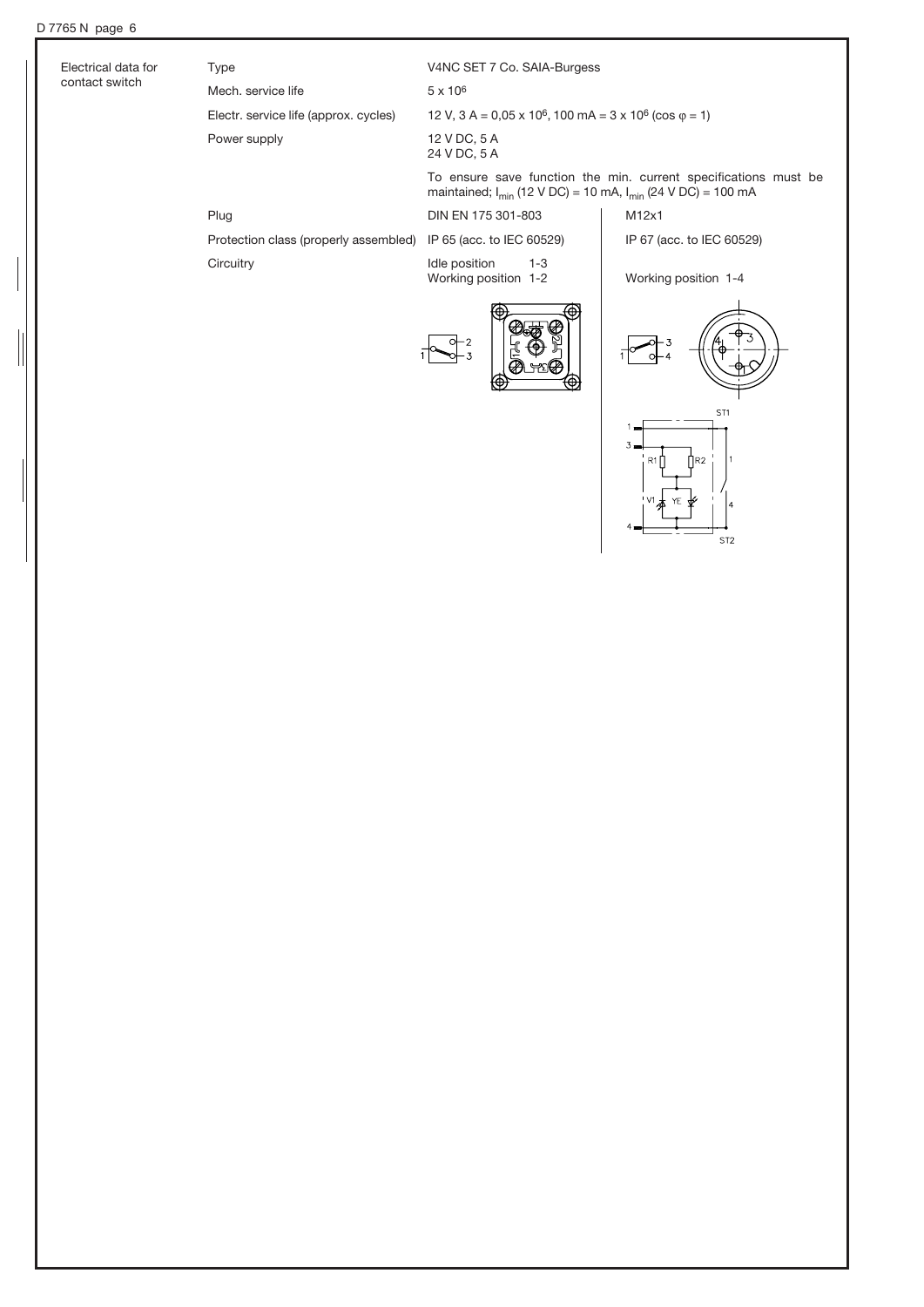## 3.2 Actuations

#### Solenoid

|                                                                                                                                                                                                                                                                                                                                                                            |           |                                 |                                                                          |                     |                                              |                                                                                                                                                               | All solenoids are built and tested acc, to VDE 0580 |                                                |                                                                            |                                     |                                  |
|----------------------------------------------------------------------------------------------------------------------------------------------------------------------------------------------------------------------------------------------------------------------------------------------------------------------------------------------------------------------------|-----------|---------------------------------|--------------------------------------------------------------------------|---------------------|----------------------------------------------|---------------------------------------------------------------------------------------------------------------------------------------------------------------|-----------------------------------------------------|------------------------------------------------|----------------------------------------------------------------------------|-------------------------------------|----------------------------------|
| Coding                                                                                                                                                                                                                                                                                                                                                                     |           | G 12<br>L <sub>12</sub><br>X 12 | <b>GM 12</b><br>LM 12<br><b>XM12</b>                                     | G 24<br>L24<br>X 24 | <b>GM 24</b><br><b>LM 24</b><br><b>XM 24</b> | $---$<br>$\overline{a}$                                                                                                                                       | G 24 EX M 24/8W<br>$---$                            | <b>WG 110</b><br>$---$<br>$---$                | <b>WGM 110</b><br>$---$                                                    | <b>WG 230</b><br>$- - -$<br>$- - -$ | <b>WGM 230</b><br>$---$<br>$---$ |
| Nom. valtage                                                                                                                                                                                                                                                                                                                                                               | $U_N$ (V) | 12                              | 12                                                                       | 24                  | 24                                           | 24                                                                                                                                                            | 24                                                  | 110                                            | 110                                                                        | 230                                 | 230                              |
|                                                                                                                                                                                                                                                                                                                                                                            |           |                                 |                                                                          |                     | DC-voltage                                   |                                                                                                                                                               |                                                     |                                                | AC-voltage, 50 and 60 Hz                                                   |                                     |                                  |
| Nom. power                                                                                                                                                                                                                                                                                                                                                                 | $P_N$ (W) | 29.4                            | 26.2                                                                     | 27.6                | 26.5                                         | 23.4                                                                                                                                                          | 8                                                   | 28.6                                           | 24.8                                                                       | 30.2                                | 28                               |
| Connection and circuitry<br>Vers. G, GM, L, LM, WG, WGM:<br>All plugs<br>DIN EN 175 301-803<br>For additional plugs, see D 7163<br>Version G 24 EX:<br>Cable cross section 3x0.5 mm <sup>2</sup> ,<br>Cable length 3 m, Option 10 m<br>(cable ÖLFLEX-440P ® Co.<br>LAPP, D-70565 Stuttgart)<br>Version M 24/8W:<br>Plug M12x1 - DESINA<br>Switching time (reference value) |           | Type G                          | DC-voltage<br>(applies also to<br>contact switch)<br>2<br>$\overline{2}$ | ╈<br>PE             | Type L<br>$\overrightarrow{a}$<br>챃          | $\overline{2}$<br>$\widetilde{PE}$<br>$\overline{2}$<br><sup>1</sup> ) Terminals $1+2$ optionally for diagnosis<br>On or Off: approx. 5060 ms, at M 24/8W and | ┹<br>$\overline{3}$<br>4                            | Type M 24/8W<br>₩<br>2 <sub>1</sub><br>1)      | AC-voltage<br>Type WG<br>$1 -$<br>$1\sim$                                  | $2+$<br>PE<br>$2\sim$               |                                  |
|                                                                                                                                                                                                                                                                                                                                                                            |           |                                 | longer with WG                                                           |                     |                                              |                                                                                                                                                               |                                                     |                                                | Relative duty cycle during operation<br>(100% ED stamping on the solenoid) |                                     |                                  |
| Switching/hour                                                                                                                                                                                                                                                                                                                                                             |           |                                 |                                                                          |                     |                                              | approx. 2000, approximately evenly distributed                                                                                                                |                                                     |                                                | 80                                                                         |                                     |                                  |
| Min. pulse duration                                                                                                                                                                                                                                                                                                                                                        |           |                                 |                                                                          |                     | approx. 500 ms with flow pattern ZD          |                                                                                                                                                               |                                                     |                                                | 70                                                                         |                                     |                                  |
| Protection class                                                                                                                                                                                                                                                                                                                                                           |           |                                 | IP 65 (IEC 60529)<br>(plug properly mounted)                             |                     |                                              | IP 67 (IEC 60529 with G 24 EX and M 24/8W)                                                                                                                    |                                                     | $\widetilde{C}$<br>Ambient temp. $\vartheta_U$ | 60                                                                         |                                     | M34/8W                           |
| Insulation material class                                                                                                                                                                                                                                                                                                                                                  |           | F                               |                                                                          |                     |                                              |                                                                                                                                                               |                                                     |                                                | 50                                                                         |                                     |                                  |
| Contact temperature                                                                                                                                                                                                                                                                                                                                                        |           |                                 |                                                                          |                     |                                              | approx. 120°C, with ambient temperature 20°C                                                                                                                  |                                                     |                                                | 40                                                                         |                                     |                                  |
| Switch-off energy                                                                                                                                                                                                                                                                                                                                                          |           |                                 | $WA \leq 0.4$ Ws                                                         |                     |                                              |                                                                                                                                                               |                                                     |                                                | 30                                                                         |                                     |                                  |
| Surface coating (solenoid)                                                                                                                                                                                                                                                                                                                                                 |           |                                 | DIN 50961-Fe/Zn 12 bk cC                                                 |                     |                                              |                                                                                                                                                               |                                                     |                                                | 30 40                                                                      | 60                                  | 80<br>100                        |
| Electrical data for ex-proof solenoids<br>ATEX-Certificate of conformity                                                                                                                                                                                                                                                                                                   |           |                                 |                                                                          |                     |                                              | TÜV-A 12ATEX 0006 X                                                                                                                                           |                                                     |                                                |                                                                            | Rel. duty cycle %ED-5 min           |                                  |

Oper. duration<br>Duty cycle Nom. voltage  $U_N$  24 V DC<br>
Power P<sub>N</sub> 23 W  $Power P<sub>N</sub>$ Restrictions for use: Ambient temperature  $-35$  ... +40°C max. fluid temperature  $+70^{\circ}$ C

 $\text{Coding}$   $\textcircled{1}$   $\textcircled{1}$   $\textcircled{1}$   $\textcircled{2}$   $\textcircled{1}$   $\textcircled{2}$   $\textcircled{1}$   $\textcircled{2}$   $\textcircled{1}$   $\textcircled{3}$   $\textcircled{4}$   $\textcircled{1}$   $\textcircled{5}$   $\textcircled{1}$   $\textcircled{3}$   $\textcircled{4}$   $\textcircled{5}$   $\textcircled{7}$   $\textcircled{6}$   $\textcircled{7}$   $\textcircled{7}$   $\text$  $\textcircled{\scriptsize{\text{II}}}$  12 D Ex tb IIIC T135°C Db 100% ED IP 67 (IEC 60529) el. protection against overload (conf. IEC 60127)  $I_F < 1.6$  A-T<br>Surface coating  $\blacksquare$ Housing galvanically zinc coated





Attention: Protect the complete valve against direct sun light. Observe the operation manuals B 03/2004 and B ATEX! Electrical lay-out and testing conforming EN 60079, VDE 0170-1, VDE 0170-5

Circuitry switching position monitoring: Version .KM (plug M12x1)

|                                                                                                |                        | <b>Hydraulic</b>                              | <b>Pneumatic</b>                                   | Manual                                   | <b>Mechanical</b>                       |              |
|------------------------------------------------------------------------------------------------|------------------------|-----------------------------------------------|----------------------------------------------------|------------------------------------------|-----------------------------------------|--------------|
|                                                                                                |                        | (coding $H 1/4$ )                             | (coding P)                                         | (coding A, CD, KD) (coding T)            |                                         | (coding K)   |
| Control pressure                                                                               | P <sub>contr</sub> min | 24 bar                                        | 3 bar                                              | ---                                      | ---                                     | ---          |
|                                                                                                | P <sub>contr</sub> max | 400 bar                                       | 15 bar                                             | $---$                                    | $---$                                   | ---          |
| Permissible residual pressure<br>in the control line for save<br>return into the idle position |                        | $<$ 2 bar                                     |                                                    | ---                                      | ---                                     | ---          |
| Z static overload capacity                                                                     |                        | appr. 1.5 $p_{contr max}$ bar                 | appr. 1.5 $p_{contr \, max}$ bar                   | $\frac{1}{2}$                            | $---$                                   | ---          |
| Control displacement (geometric)                                                               |                        | $1.4 \text{ cm}^3$                            | $9.3 \text{ cm}^3$                                 | $- - -$                                  | $---$                                   | ---          |
| Housing material and<br>surface coating                                                        |                        | Steel<br>(control housing)<br>zinc galvanized | Light alloy<br>(control housing)<br>black anodized | Steel<br>(lever housing)<br>gas nitrided | Steel (control housing)<br>gas nitrided |              |
| Actuation moment                                                                               |                        |                                               | ---                                                | appr. 1.5  3 Nm                          | $---$                                   | ---          |
| Actuation force                                                                                |                        |                                               | ---                                                | ---                                      | appr. 80190 N                           | appr. 2235 N |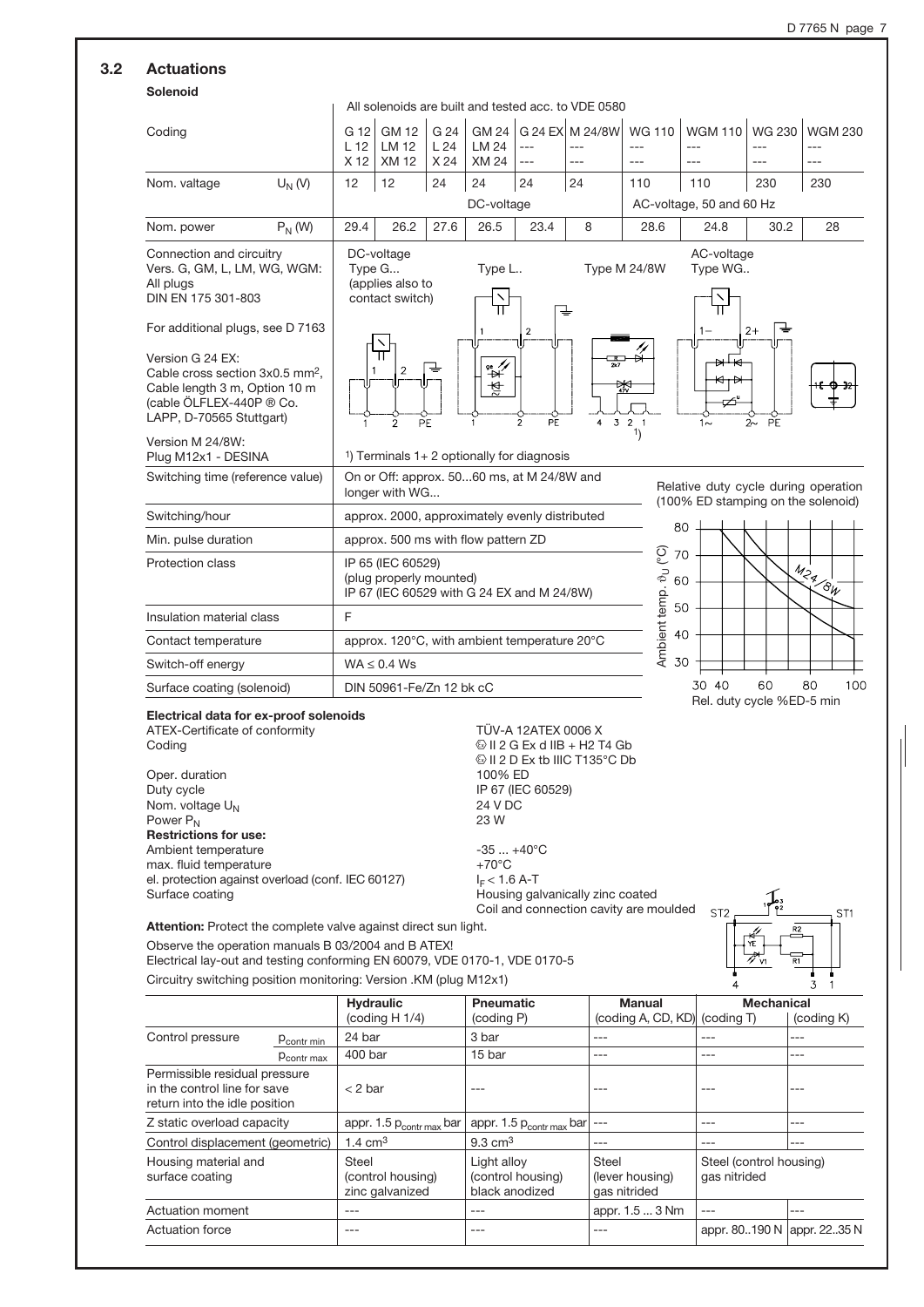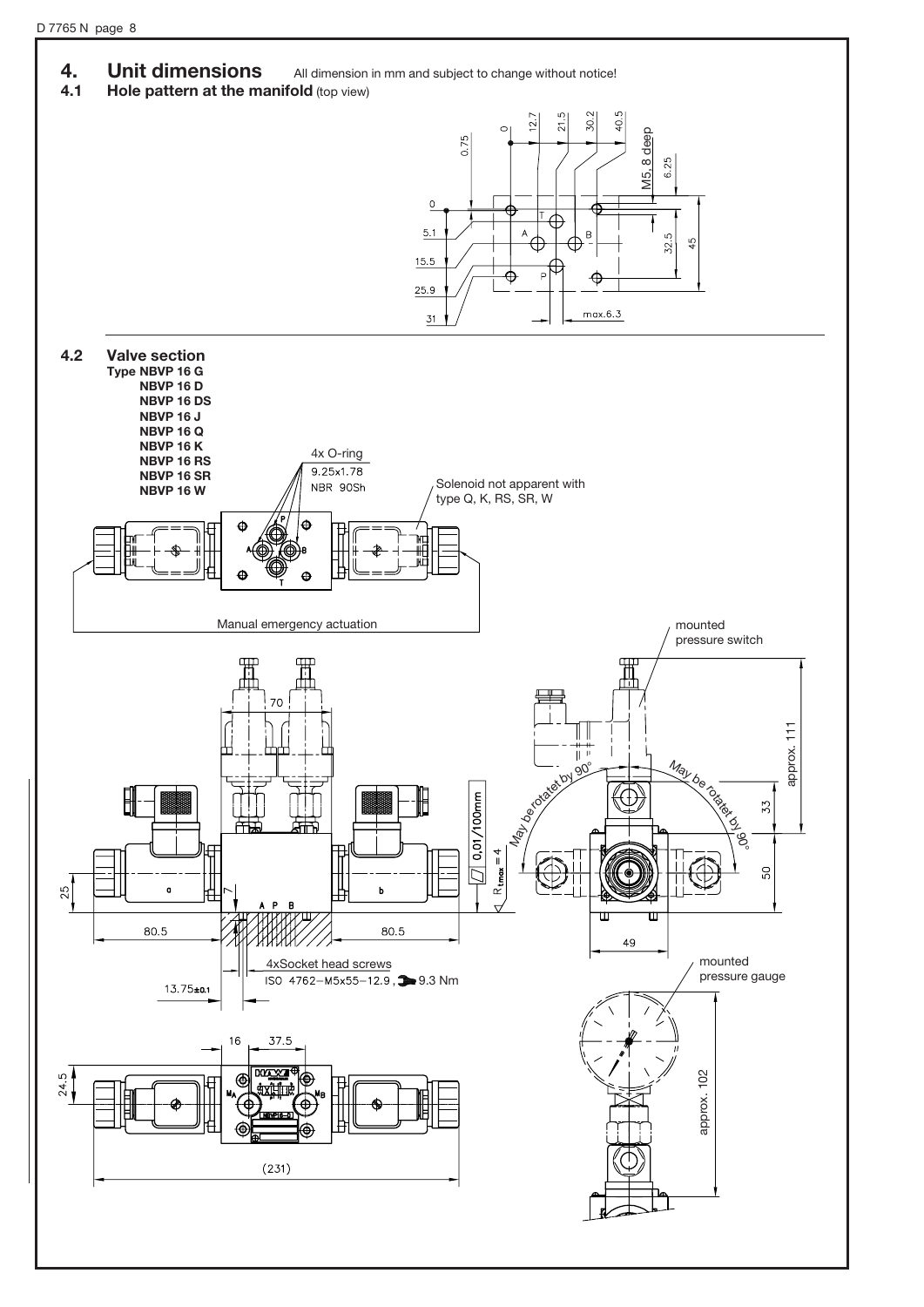$\mathbb{L}$ 

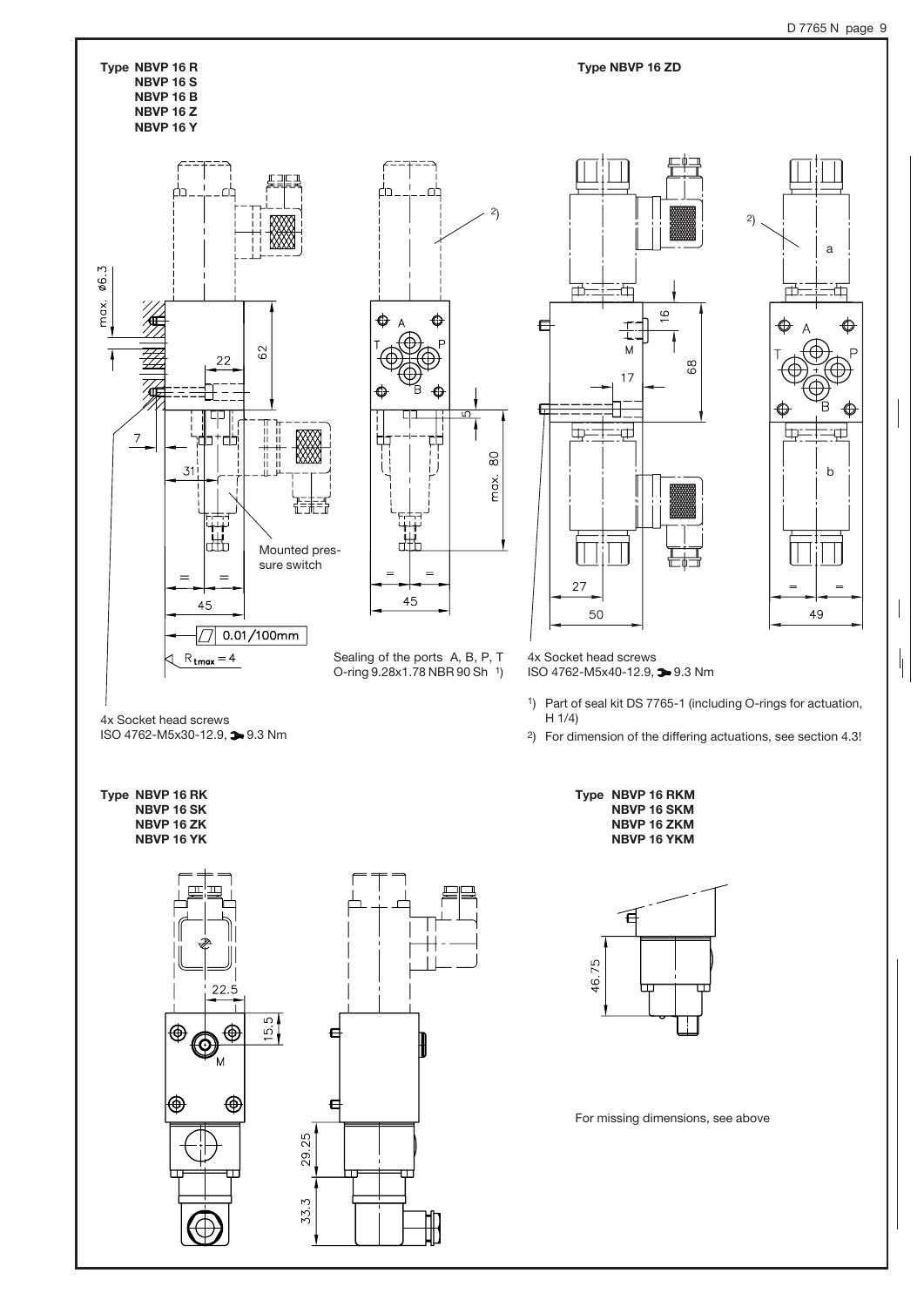## 4.3 Control elements

## Electrical actuation

Coding G and WG

Symbols R, S, B, Z, Y Symbols Q, RS, SR, K, W, ZD, G, D, DS, J



1) Note: This dimension depends on the manufacturer and may be max. 40 mm acc. DIN EN 175 301-803!

2) Solenoid may be installed off-set by 4x90°. Plug may be installed off-set by 2x180°.

## **Coding GM and WGM**<br>(all symbols beside W)





#### Manual emergency actuation (applies to all selenoid versions)



Actuation aid (do not use any sharp-edged parts)

The valve can be actuated, if required, by pushing the emergency actuation pin inward (visible from the top side) by means of a screw driver or similar. Note:

The pressure at port B acts on the cross section area of the brass pin  $\varnothing$ 5, i.e. 100 bar will result in 195 N !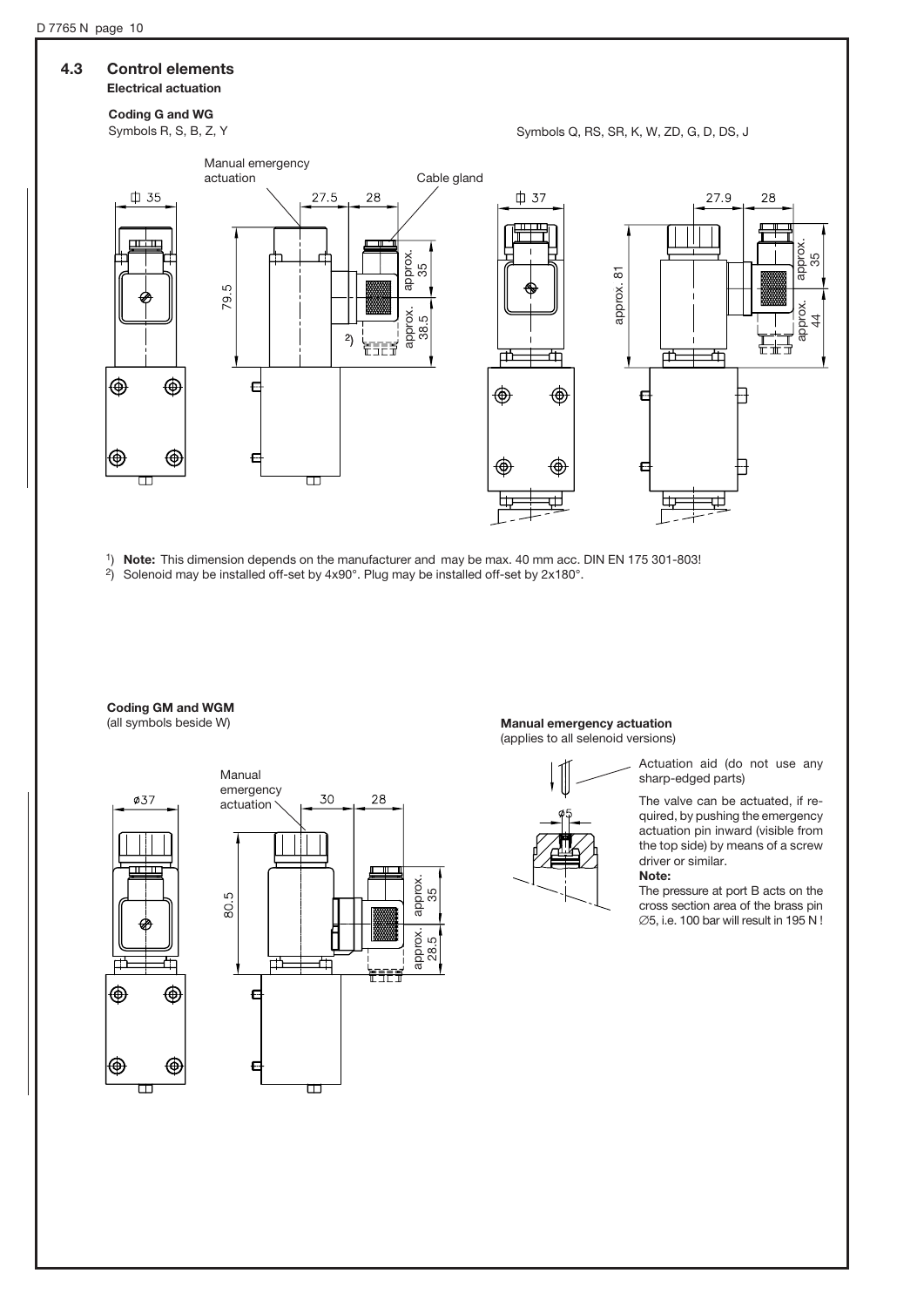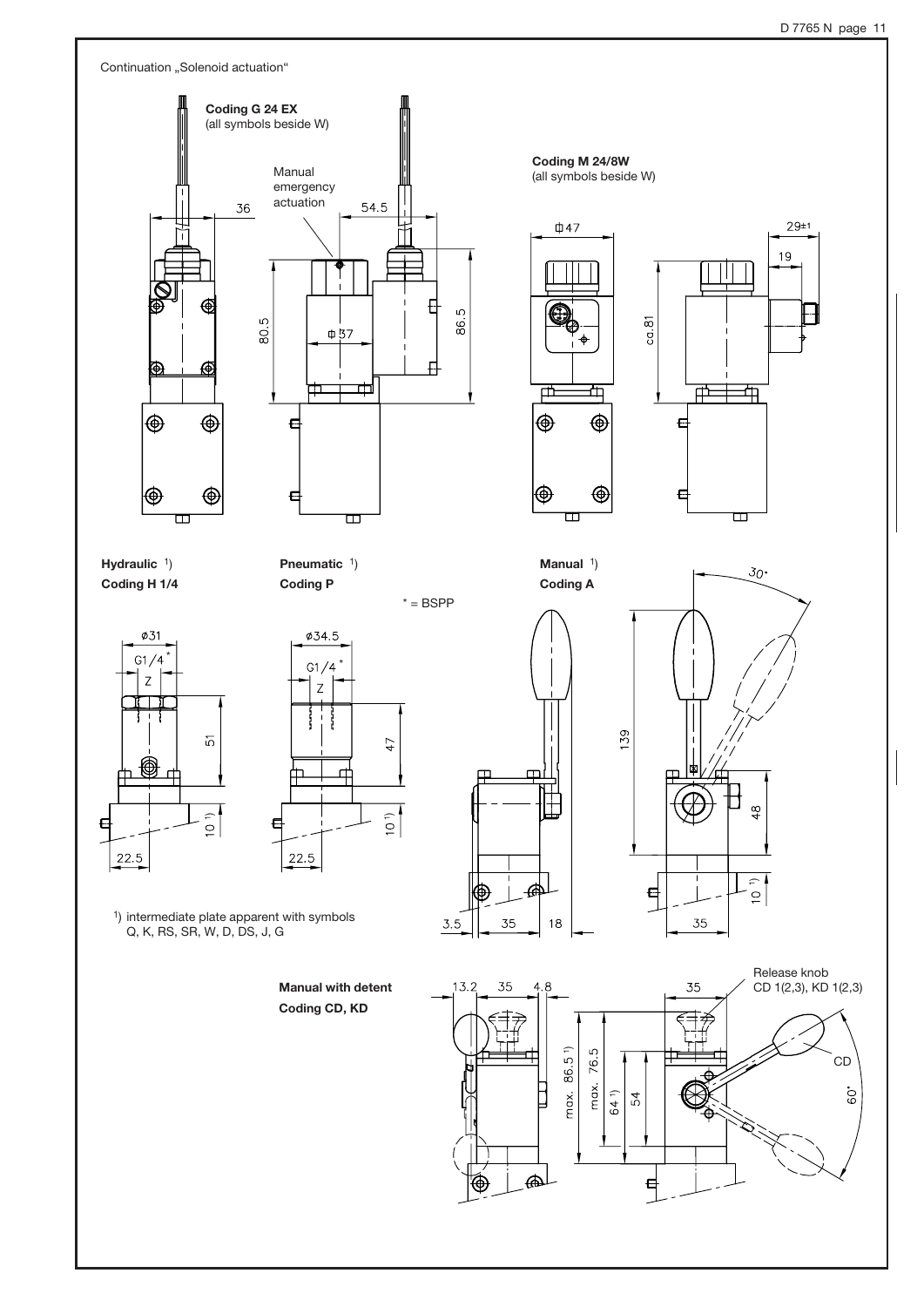## Mechanical





Actuation force F at 100 ... 400 bar: Type NBVP 16 R.-T =  $80...140$  N NBVP 16 Z.-T = 140 ... 190 N NBVP 16 S.-T = 140 ... 190 N

| Working storke (mm) with |         |            | NBVP 16 R.-K NBVP 16 S.-K NBVP 16 Z.-K |                  |
|--------------------------|---------|------------|----------------------------------------|------------------|
| Start of function        | $(H+h)$ | 66         | 66                                     | 66               |
| <b>Functional storke</b> |         | 14         | 10                                     | 14               |
| Switching position range | S       |            | $^{\mathrm{+1}}$                       | $^{\mathrm{+1}}$ |
| <b>Actuation force</b>   | N       | approx. 26 | approx. 22                             | approx. 35       |

<sup>1</sup>) Distribution: Play 0.5 mm Working stroke 1 mm<br>Safety lift 0.5 mm

Safety lift 0.5 mm<br>
2) intermediate plate apparent with symbols Q, K, RS, SR, W, D, DS, J, G